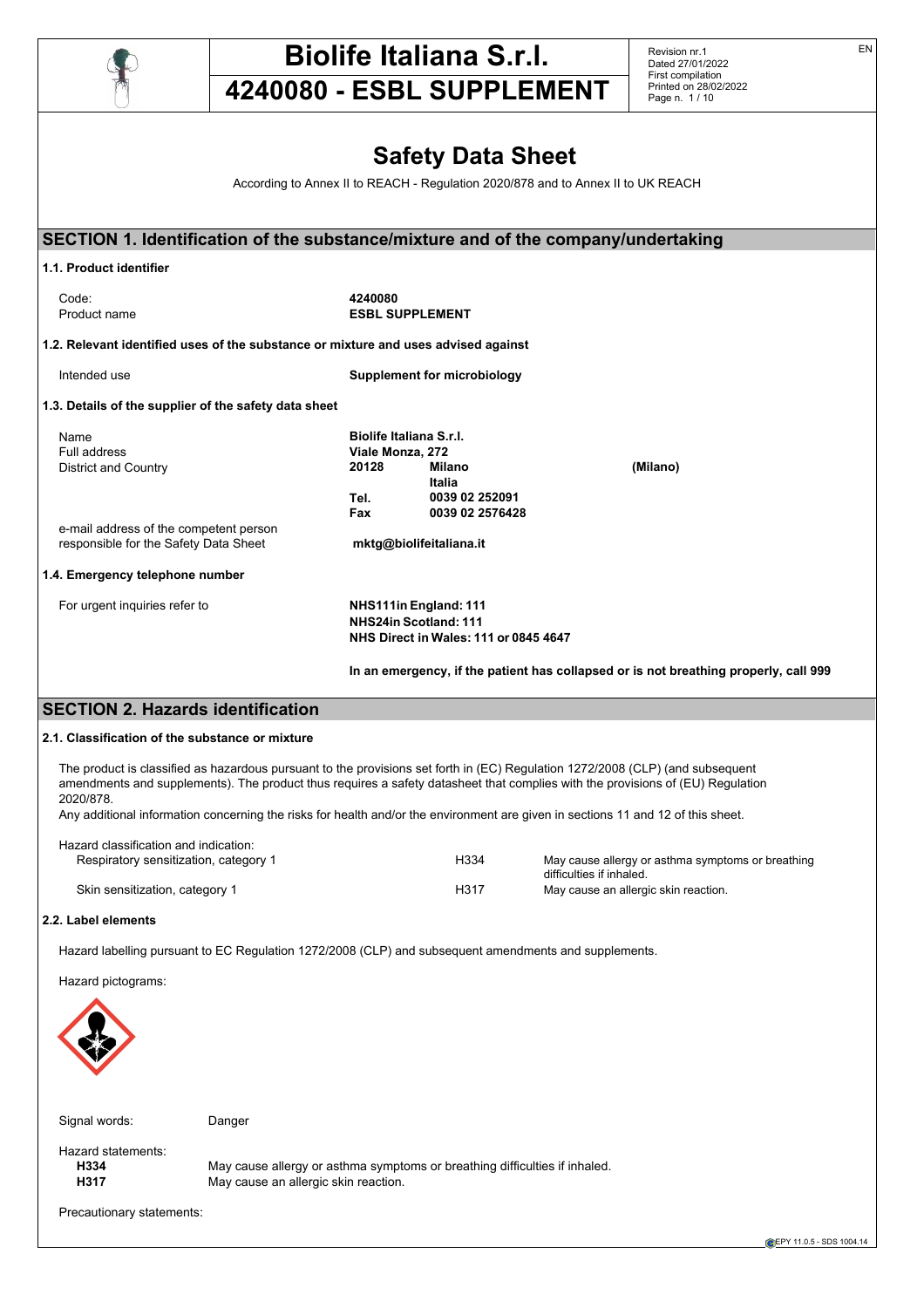

Revision nr.1 Dated 27/01/2022 First compilation Printed on 28/02/2022 Page n. 2 / 10

#### **SECTION 2. Hazards identification** ... / >>

| P <sub>261</sub> | Avoid breathing dust / fume / gas / mist / vapours / spray.                |
|------------------|----------------------------------------------------------------------------|
| P <sub>280</sub> | Wear protective gloves.                                                    |
| P342+P311        | If experiencing respiratory symptoms: Call a POISON CENTER / doctor /      |
| P304+P340        | IF INHALED: Remove person to fresh air and keep comfortable for breathing. |
| P333+P313        | If skin irritation or rash occurs: Get medical advice / attention.         |
| P362+P364        | Take off contaminated clothing and wash it before reuse.                   |
| Contains:        | <b>CEFSULODINE</b><br>CLOXACILLIN SODIUM<br>CEFPODOXIME SODIUM             |

#### **2.3. Other hazards**

On the basis of available data, the product does not contain any PBT or vPvB in percentage  $\geq$  than 0.1%.

The product does not contain substances with endocrine disrupting properties in concentration >= 0.1%.

# **SECTION 3. Composition/information on ingredients**

#### **3.2. Mixtures**

| Contains: |
|-----------|
|-----------|

| Identification            | $x =$ Conc. % |                     | Classification (EC) 1272/2008 (CLP)                                                             |
|---------------------------|---------------|---------------------|-------------------------------------------------------------------------------------------------|
| <b>CLOXACILLIN SODIUM</b> |               |                     |                                                                                                 |
| CAS                       | 7081-44-9     | $94 \le x < 98$     | Resp. Sens. 1 H334, Skin Sens. 1 H317                                                           |
| EC.                       | 211-390-9     |                     |                                                                                                 |
| <b>INDEX</b>              |               |                     |                                                                                                 |
| <b>AMPHOTERICIN B</b>     |               |                     |                                                                                                 |
| CAS                       | 1397-89-3     | $2 \le x \le 2.5$   | Eye Irrit. 2 H319, Skin Irrit. 2 H315, STOT SE 3 H335                                           |
| EC.                       | 215-742-2     |                     |                                                                                                 |
| <b>INDEX</b>              |               |                     |                                                                                                 |
| <b>CEFSULODINE</b>        |               |                     |                                                                                                 |
| CAS                       | 52152-93-9    | $1 \le x < 1.5$     | Eye Irrit. 2 H319, Skin Irrit. 2 H315, STOT SE 3 H335, Resp. Sens. 1 H334,<br>Skin Sens. 1 H317 |
| EC.                       | 257-692-4     |                     |                                                                                                 |
| <b>INDEX</b>              |               |                     |                                                                                                 |
| <b>CEFPODOXIME SODIUM</b> |               |                     |                                                                                                 |
| CAS                       | 82619-04-3    | $0.89 \le x \le 1$  | Resp. Sens. 1 H334, Skin Sens. 1 H317                                                           |
| EC.                       |               |                     |                                                                                                 |
| <b>INDEX</b>              |               |                     |                                                                                                 |
| <b>LINEZOLID</b>          |               |                     |                                                                                                 |
| CAS                       | 165800-03-3   | $0.5 \le x \le 0.6$ | Repr. 2 H361, Acute Tox. 4 H302, STOT RE 1 H372                                                 |
| EC.                       |               |                     | STA Oral: 500 mg/kg                                                                             |
| <b>INDEX</b>              |               |                     |                                                                                                 |

The full wording of hazard (H) phrases is given in section 16 of the sheet.

# **SECTION 4. First aid measures**

#### **4.1. Description of first aid measures**

EYES: Remove contact lenses, if present. Wash immediately with plenty of water for at least 15 minutes, opening the eyelids fully. If problem persists, seek medical advice.

SKIN: Remove contaminated clothing. Rinse skin with a shower immediately. Get medical advice/attention immediately. Wash contaminated clothing before using it again.

INHALATION: Remove to open air. If the subject stops breathing, administer artificial respiration. Get medical advice/attention immediately. INGESTION: Get medical advice/attention immediately. Do not induce vomiting. Do not administer anything not explicitly authorised by a doctor.

#### **4.2. Most important symptoms and effects, both acute and delayed**

Specific information on symptoms and effects caused by the product are unknown.

EN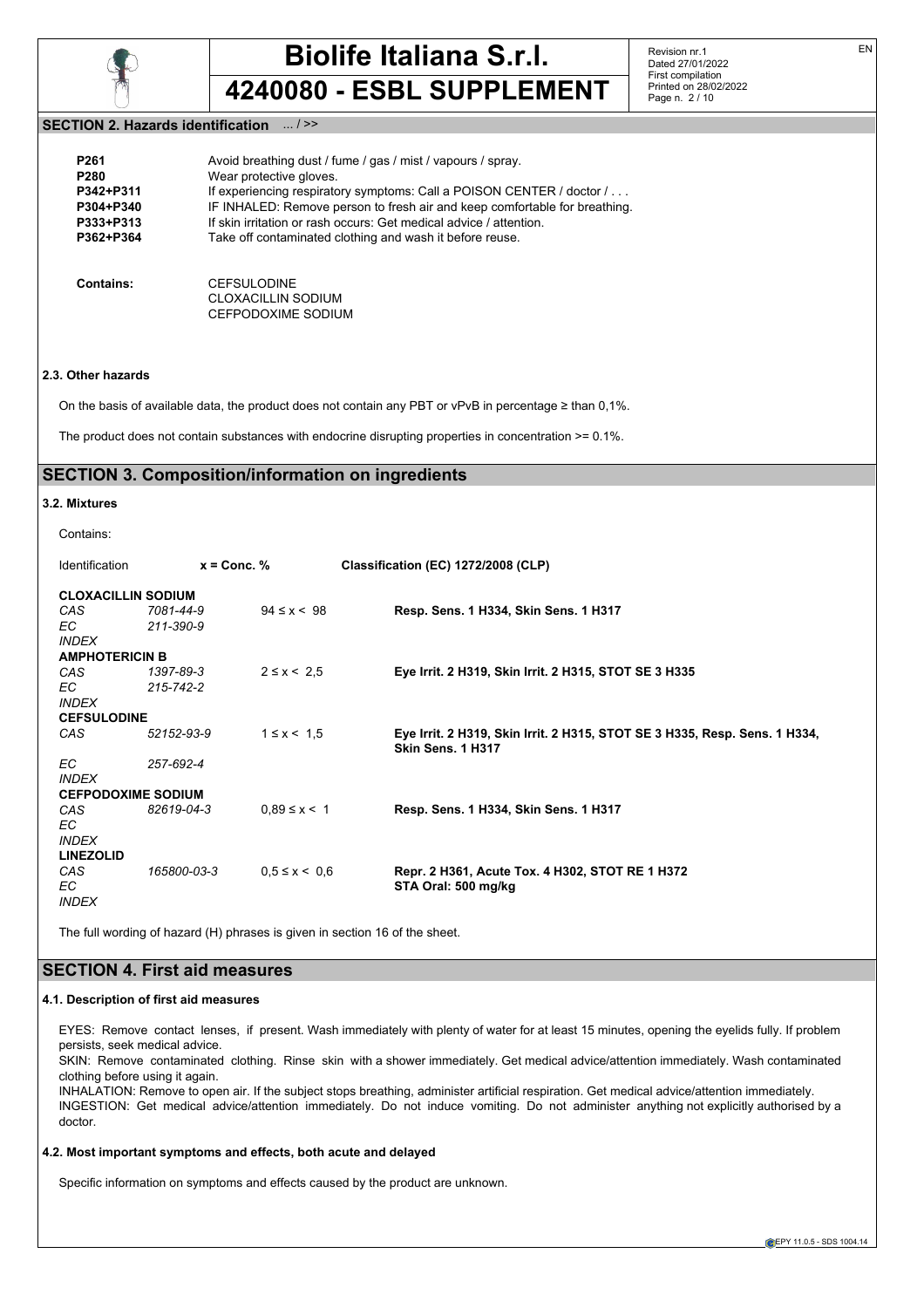

Revision nr.1 Dated 27/01/2022 First compilation Printed on 28/02/2022 Page n. 3 / 10

#### **SECTION 4. First aid measures** ... / >>

**4.3. Indication of any immediate medical attention and special treatment needed**

Information not available

# **SECTION 5. Firefighting measures**

#### **5.1. Extinguishing media**

SUITABLE EXTINGUISHING EQUIPMENT The extinguishing equipment should be of the conventional kind: carbon dioxide, foam, powder and water spray. UNSUITABLE EXTINGUISHING EQUIPMENT None in particular.

#### **5.2. Special hazards arising from the substance or mixture**

HAZARDS CAUSED BY EXPOSURE IN THE EVENT OF FIRE Do not breathe combustion products. The product is combustible and, when the powder is released into the air in sufficient concentrations and in the presence of a source of ignition, it can create explosive mixtures with air. Fires may start or get worse by leakage of the solid product from the container, when it reaches high temperatures or through contact with sources of ignition.

#### **5.3. Advice for firefighters**

GENERAL INFORMATION

Use jets of water to cool the containers to prevent product decomposition and the development of substances potentially hazardous for health. Always wear full fire prevention gear. Collect extinguishing water to prevent it from draining into the sewer system. Dispose of contaminated water used for extinction and the remains of the fire according to applicable regulations. SPECIAL PROTECTIVE EQUIPMENT FOR FIRE-FIGHTERS

Normal fire fighting clothing i.e. fire kit (BS EN 469), gloves (BS EN 659) and boots (HO specification A29 and A30) in combination with self-contained open circuit positive pressure compressed air breathing apparatus (BS EN 137).

#### **SECTION 6. Accidental release measures**

#### **6.1. Personal precautions, protective equipment and emergency procedures**

If there are no contraindications, spray powder with water to prevent the formation of dust.

Wear suitable protective equipment (including personal protective equipment referred to under Section 8 of the safety data sheet) to prevent any contamination of skin, eyes and personal clothing. These indications apply for both processing staff and those involved in emergency procedures.

#### **6.2. Environmental precautions**

The product must not penetrate into the sewer system or come into contact with surface water or ground water.

#### **6.3. Methods and material for containment and cleaning up**

Collect the leaked product and place it in containers for recovery or disposal. If there are no contraindications, use jets of water to eliminate product residues.

Make sure the leakage site is well aired. Evaluate the compatibility of the container to be used, by checking section 10. Contaminated material should be disposed of in compliance with the provisions set forth in point 13.

#### **6.4. Reference to other sections**

Any information on personal protection and disposal is given in sections 8 and 13.

# **SECTION 7. Handling and storage**

#### **7.1. Precautions for safe handling**

Before handling the product, consult all the other sections of this material safety data sheet. Avoid leakage of the product into the environment. Do not eat, drink or smoke during use. Remove any contaminated clothes and personal protective equipment before entering places in which people eat.

#### **7.2. Conditions for safe storage, including any incompatibilities**

Store only in the original container. Store the containers sealed, in a well ventilated place, away from direct sunlight. Keep containers away from any incompatible materials, see section 10 for details.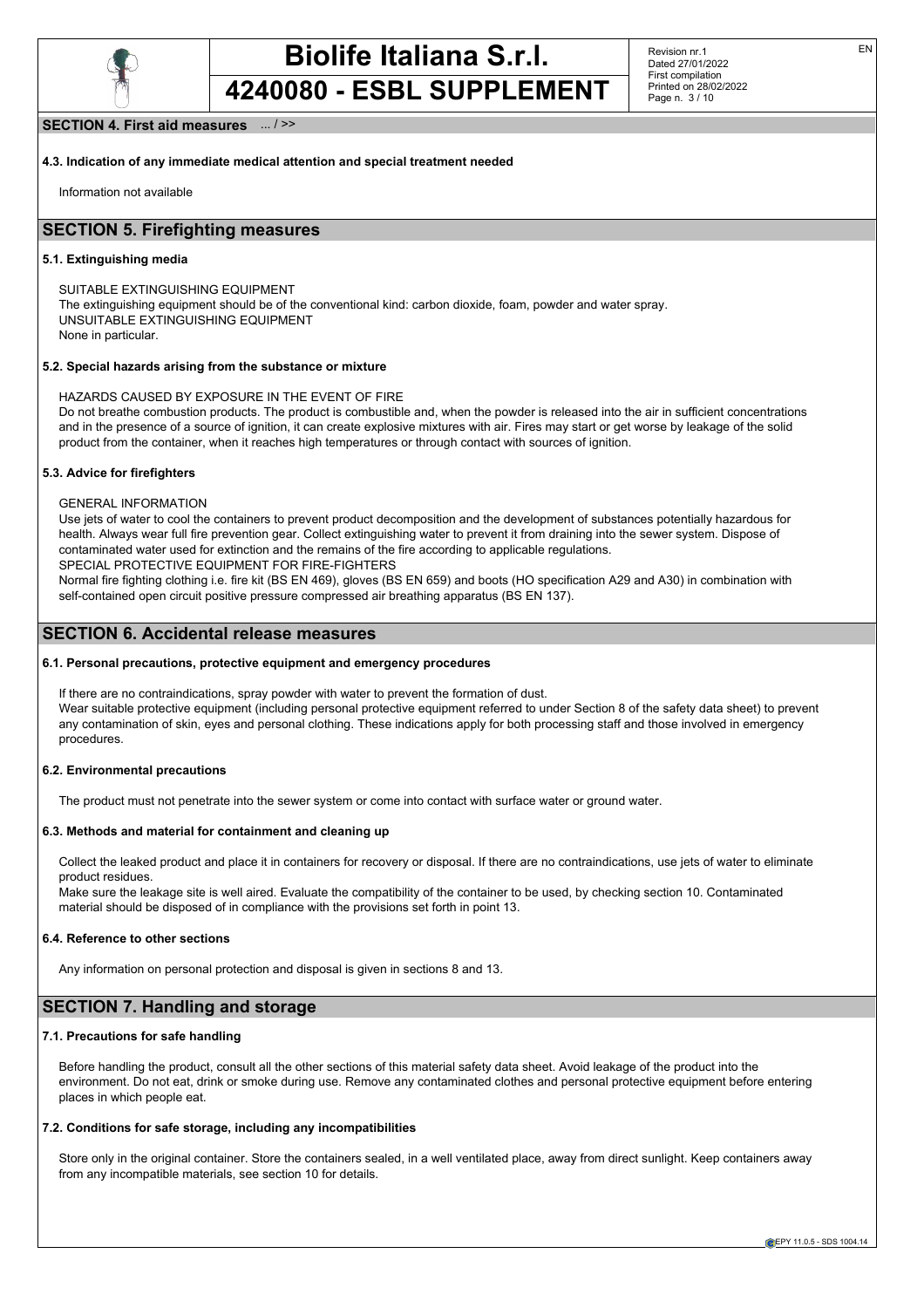

Revision nr.1 Dated 27/01/2022 First compilation Printed on 28/02/2022 Page n. 4 / 10

#### **SECTION 7. Handling and storage** ... / >>

#### **7.3. Specific end use(s)**

Information not available

# **SECTION 8. Exposure controls/personal protection**

#### **8.1. Control parameters**

During the risk assessment process, it is essential to take into consideration the ACGIH occupational exposure levels for inert particulate not otherwise classified (PNOC respirable fraction: 3 mg/m3; PNOC inhalable fraction: 10 mg/m3). For values above these limits, use a P type filter, whose class (1, 2 or 3) must be chosen according to the outcome of risk assessment.

#### **8.2. Exposure controls**

As the use of adequate technical equipment must always take priority over personal protective equipment, make sure that the workplace is well aired through effective local aspiration.

When choosing personal protective equipment, ask your chemical substance supplier for advice.

Personal protective equipment must be CE marked, showing that it complies with applicable standards.

Provide an emergency shower with face and eye wash station.

HAND PROTECTION

In the case of prolonged contact with the product, protect the hands with penetration-resistant work gloves (see standard EN 374). Work glove material must be chosen according to the use process and the products that may form. Latex gloves may cause sensitivity reactions.

### SKIN PROTECTION

Wear category II professional long-sleeved overalls and safety footwear (see Regulation 2016/425 and standard EN ISO 20344). Wash body with soap and water after removing protective clothing.

EYE PROTECTION

Wear airtight protective goggles (see standard EN 166).

# RESPIRATORY PROTECTION

Use a type P filtering facemask, whose class (1, 2 or 3) and effective need, must be defined according to the outcome of risk assessment (see standard EN 149).

ENVIRONMENTAL EXPOSURE CONTROLS

The emissions generated by manufacturing processes, including those generated by ventilation equipment, should be checked to ensure compliance with environmental standards.

# **SECTION 9. Physical and chemical properties**

#### **9.1. Information on basic physical and chemical properties**

| <b>Properties</b>                      | Value          | Information |
|----------------------------------------|----------------|-------------|
| Appearance                             | solid powder   |             |
| Colour                                 | vellowish      |             |
| Odour                                  | Not available  |             |
| Melting point / freezing point         | Not available  |             |
| Initial boiling point                  | Not applicable |             |
| Flammability                           | Not available  |             |
| Lower explosive limit                  | Not available  |             |
| Upper explosive limit                  | Not available  |             |
| Flash point                            | Not applicable |             |
| Auto-ignition temperature              | Not available  |             |
| рH                                     | Not available  |             |
| Kinematic viscosity                    | Not available  |             |
| Solubility                             | Not available  |             |
| Partition coefficient: n-octanol/water | Not available  |             |
| Vapour pressure                        | Not available  |             |
| Density and/or relative density        | Not available  |             |
| Relative vapour density                | Not available  |             |
| Particle characteristics               | Not available  |             |
|                                        |                |             |

#### **9.2. Other information**

9.2.1. Information with regard to physical hazard classes

Information not available

9.2.2. Other safety characteristics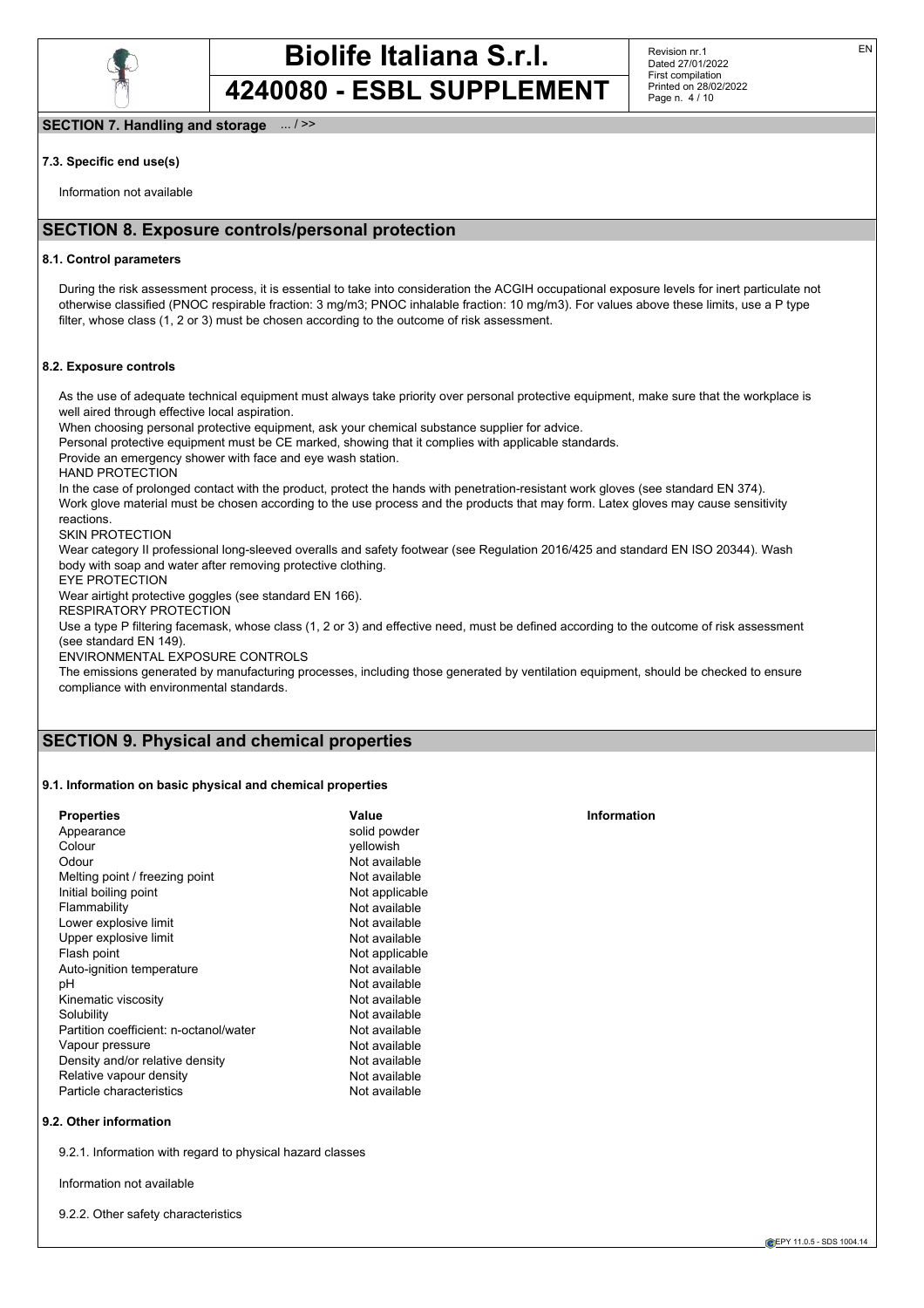

Revision nr.1 Dated 27/01/2022 First compilation Printed on 28/02/2022 Page n. 5 / 10

# Information not available

# **SECTION 10. Stability and reactivity**

# **10.1. Reactivity**

There are no particular risks of reaction with other substances in normal conditions of use.

### **10.2. Chemical stability**

The product is stable in normal conditions of use and storage.

### **10.3. Possibility of hazardous reactions**

The powders are potentially explosive when mixed with air.

### **10.4. Conditions to avoid**

Avoid environmental dust build-up.

### **10.5. Incompatible materials**

Information not available

# **10.6. Hazardous decomposition products**

Information not available

# **SECTION 11. Toxicological information**

In the absence of experimental data for the product itself, health hazards are evaluated according to the properties of the substances it contains, using the criteria specified in the applicable regulation for classification. It is therefore necessary to take into account the concentration of the individual hazardous substances indicated in section 3, to evaluate the toxicological effects of exposure to the product.

Not classified (no significant component)

5000 mg/kg RAT

# **11.1. Information on hazard classes as defined in Regulation (EC) No 1272/2008**

Metabolism, toxicokinetics, mechanism of action and other information

Information not available

Information on likely routes of exposure

Information not available

Delayed and immediate effects as well as chronic effects from short and long-term exposure

Information not available

Interactive effects

Information not available

ACUTE TOXICITY

ATE (Inhalation) of the mixture: Not classified (no significant component) ATE (Oral) of the mixture:  $\overline{A}$  ATE (Oral) of the mixture:  $\overline{A}$  ATE (Dermal) of the mixture:  $\overline{A}$  ATE (Dermal) of the mixture:

CEFSULODINE LD50 (Oral): 15000 mg/kg RAT

AMPHOTERICIN B LD50 (Oral): > 5000 mg/kg RAT

CLOXACILLIN SODIUM<br>LD50 (Oral):

LINEZOLID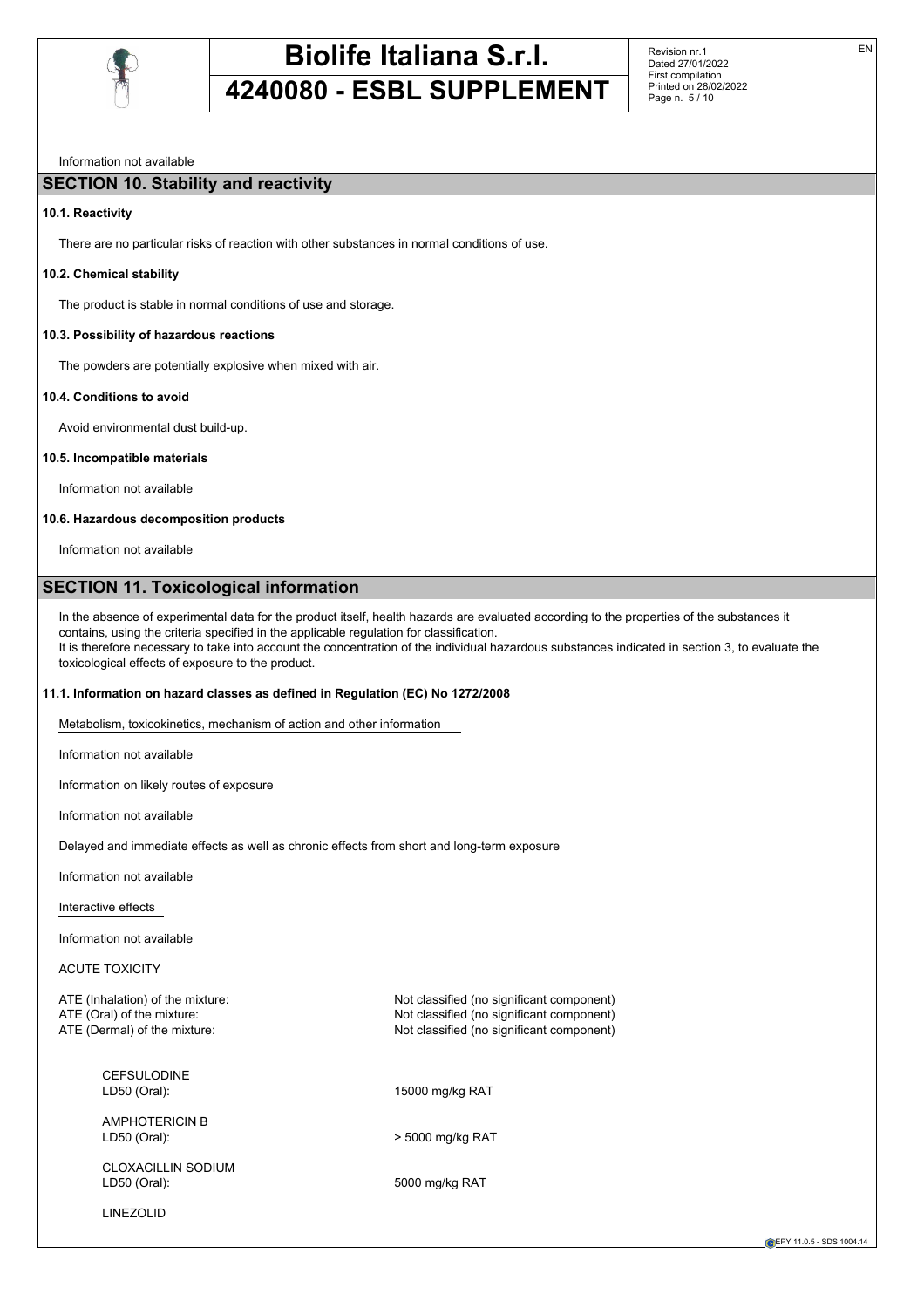

Revision nr.1 Dated 27/01/2022 First compilation Printed on 28/02/2022 Page n. 6 / 10

#### **SECTION 11. Toxicological information** ... / >>

STA (Oral): 500 mg/kg estimate from table 3.1.2 of Annex I of the CLP (figure used for calculation of the acute toxicity estimate of the mixture)

SKIN CORROSION / IRRITATION

Does not meet the classification criteria for this hazard class

#### SERIOUS EYE DAMAGE / IRRITATION

Does not meet the classification criteria for this hazard class

RESPIRATORY OR SKIN SENSITISATION

Sensitising for the skin Sensitising for the respiratory system

Respiratory sensitization

Information not available

Skin sensitization

Information not available

#### GERM CELL MUTAGENICITY

Does not meet the classification criteria for this hazard class

#### CARCINOGENICITY

Does not meet the classification criteria for this hazard class

REPRODUCTIVE TOXICITY

Does not meet the classification criteria for this hazard class

Adverse effects on sexual function and fertility

Information not available

Adverse effects on development of the offspring

Information not available

Effects on or via lactation

Information not available

#### STOT - SINGLE EXPOSURE

Does not meet the classification criteria for this hazard class

Target organ

Information not available

Route of exposure

Information not available

#### STOT - REPEATED EXPOSURE

Does not meet the classification criteria for this hazard class

Target organ

Information not available

Route of exposure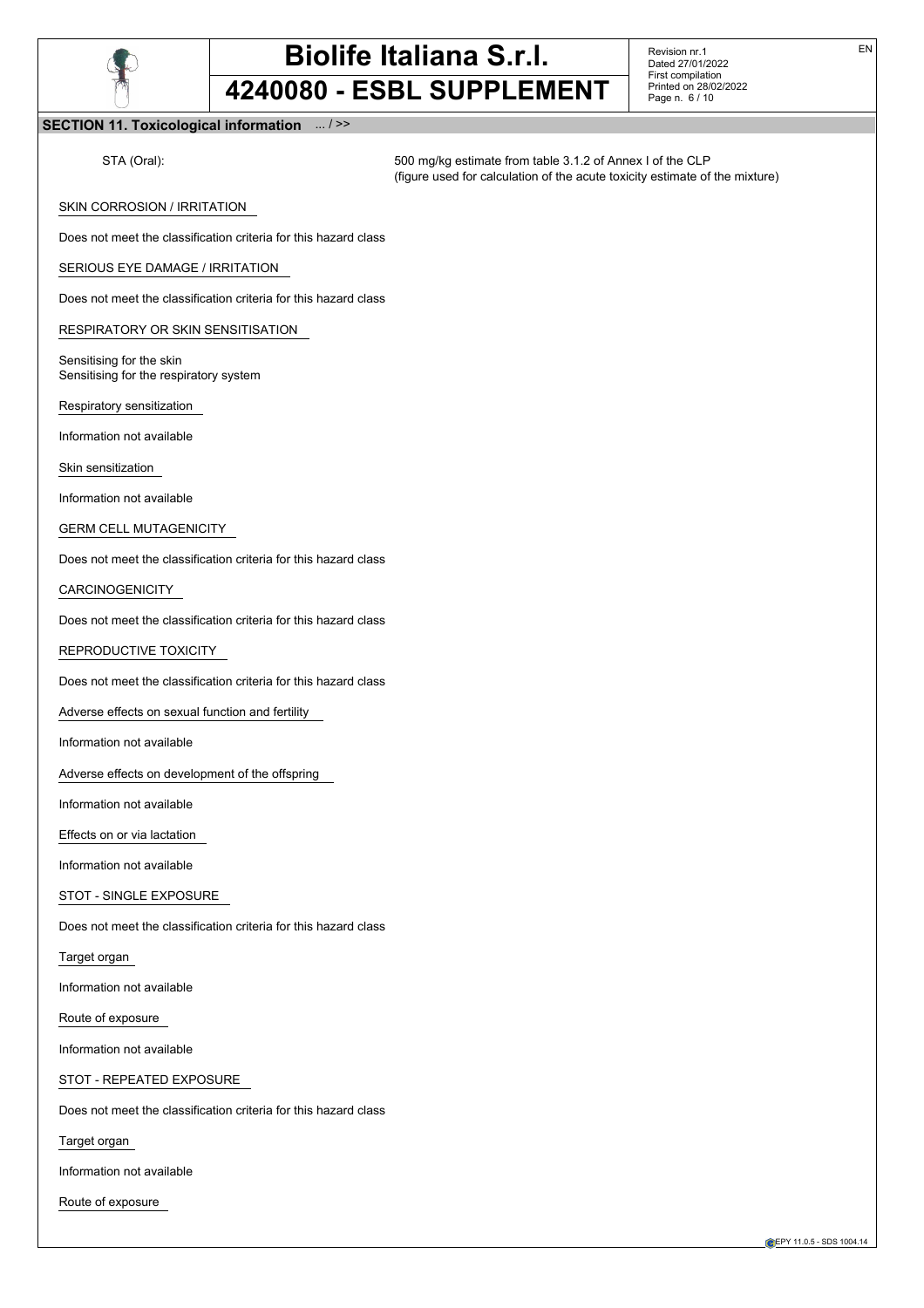

#### **SECTION 11. Toxicological information** ... / >>

Information not available

#### ASPIRATION HAZARD

Does not meet the classification criteria for this hazard class

#### **11.2. Information on other hazards**

Based on the available data, the product does not contain substances listed in the main European lists of potential or suspected endocrine disruptors with human health effects under evaluation.

#### **SECTION 12. Ecological information**

Use this product according to good working practices. Avoid littering. Inform the competent authorities, should the product reach waterways or contaminate soil or vegetation.

#### **12.1. Toxicity**

Information not available

#### **12.2. Persistence and degradability**

Information not available

#### **12.3. Bioaccumulative potential**

Information not available

#### **12.4. Mobility in soil**

Information not available

#### **12.5. Results of PBT and vPvB assessment**

On the basis of available data, the product does not contain any PBT or vPvB in percentage ≥ than 0,1%.

#### **12.6. Endocrine disrupting properties**

Based on the available data, the product does not contain substances listed in the main European lists of potential or suspected endocrine disruptors with environmental effects under evaluation.

#### **12.7. Other adverse effects**

Information not available

# **SECTION 13. Disposal considerations**

#### **13.1. Waste treatment methods**

Reuse, when possible. Product residues should be considered special hazardous waste. The hazard level of waste containing this product should be evaluated according to applicable regulations.

Disposal must be performed through an authorised waste management firm, in compliance with national and local regulations. CONTAMINATED PACKAGING

Contaminated packaging must be recovered or disposed of in compliance with national waste management regulations.

# **SECTION 14. Transport information**

The product is not dangerous under current provisions of the Code of International Carriage of Dangerous Goods by Road (ADR) and by Rail (RID), of the International Maritime Dangerous Goods Code (IMDG), and of the International Air Transport Association (IATA) regulations.

#### **14.1. UN number or ID number**

Not applicable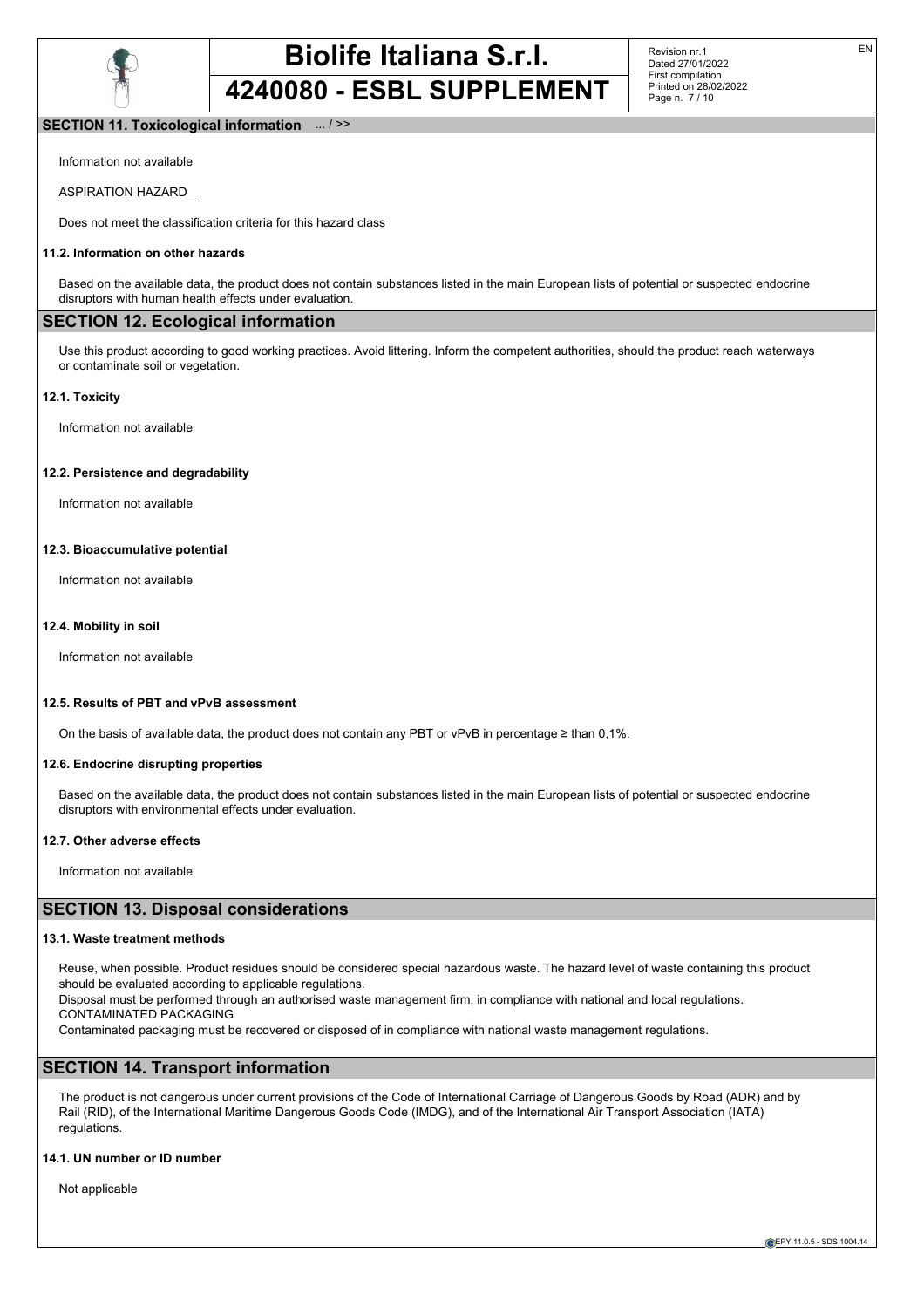

Revision nr.1 Dated 27/01/2022 First compilation Printed on 28/02/2022 Page n. 8 / 10

### **SECTION 14. Transport information** ... / >>

#### **14.2. UN proper shipping name**

Not applicable

#### **14.3. Transport hazard class(es)**

Not applicable

#### **14.4. Packing group**

Not applicable

#### **14.5. Environmental hazards**

Not applicable

#### **14.6. Special precautions for user**

Not applicable

#### **14.7. Maritime transport in bulk according to IMO instruments**

Information not relevant

# **SECTION 15. Regulatory information**

#### **15.1. Safety, health and environmental regulations/legislation specific for the substance or mixture**

Seveso Category - Directive 2012/18/EU: None

Restrictions relating to the product or contained substances pursuant to Annex XVII to EC Regulation 1907/2006 **None** 

Regulation (EU) 2019/1148 - on the marketing and use of explosives precursors Not applicable

Substances in Candidate List (Art. 59 REACH) On the basis of available data, the product does not contain any SVHC in percentage  $\geq$  than 0,1%.

Substances subject to authorisation (Annex XIV REACH) None

Substances subject to exportation reporting pursuant to Regulation (EU) 649/2012: None

Substances subject to the Rotterdam Convention: **None** 

Substances subject to the Stockholm Convention:

**None** 

#### Healthcare controls

Workers exposed to this chemical agent must not undergo health checks, provided that available risk-assessment data prove that the risks related to the workers' health and safety are modest and that the 98/24/EC directive is respected.

#### **15.2. Chemical safety assessment**

A chemical safety assessment has not been performed for the preparation/for the substances indicated in section 3.

EN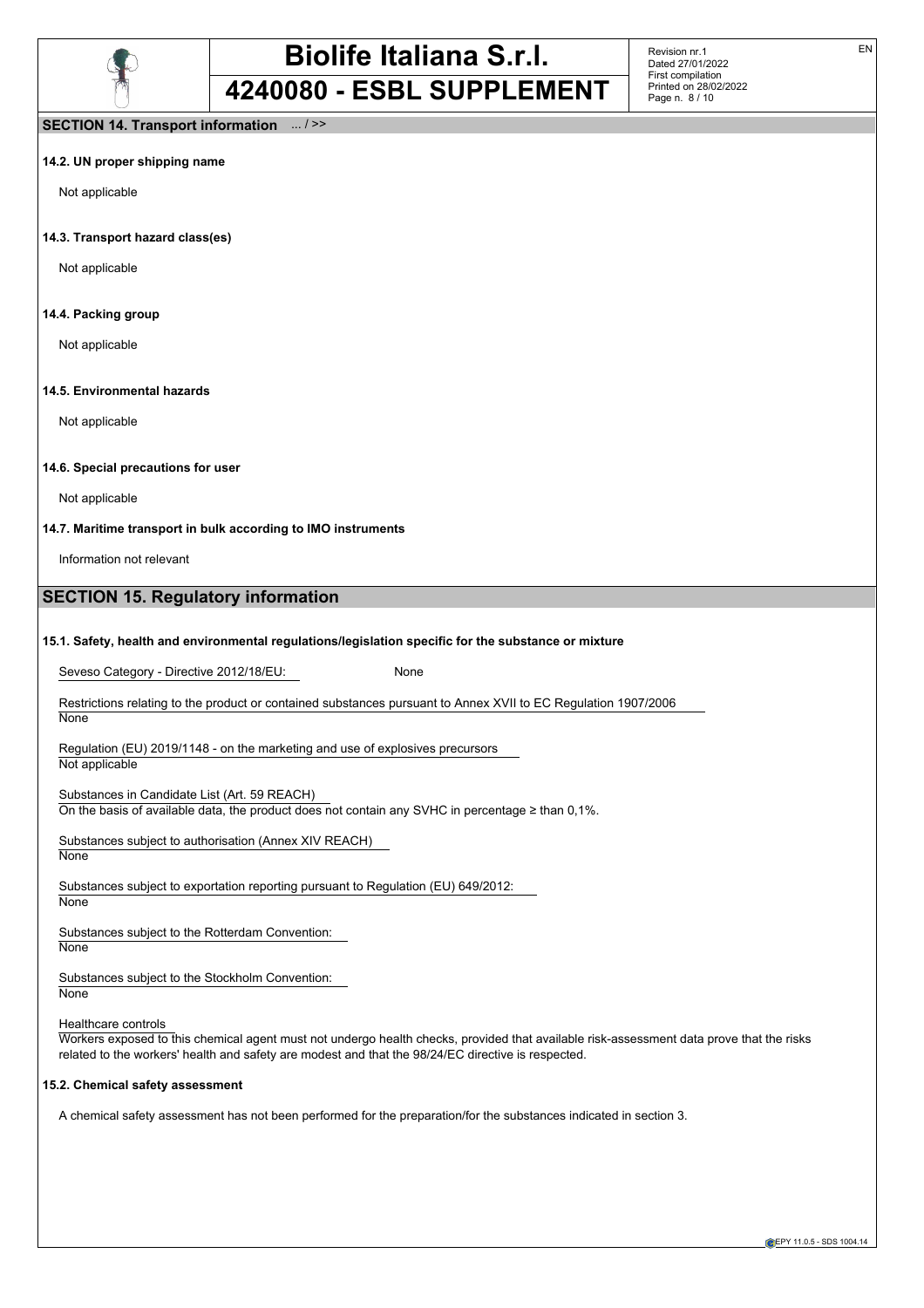

Revision nr.1 Dated 27/01/2022 First compilation Printed on 28/02/2022 Page n. 9 / 10

# **SECTION 16. Other information**

Text of hazard (H) indications mentioned in section 2-3 of the sheet:

| Repr. 2             | Reproductive toxicity, category 2                                          |
|---------------------|----------------------------------------------------------------------------|
| Acute Tox. 4        | Acute toxicity, category 4                                                 |
| STOT RE1            | Specific target organ toxicity - repeated exposure, category 1             |
| Eye Irrit. 2        | Eye irritation, category 2                                                 |
| Skin Irrit. 2       | Skin irritation, category 2                                                |
| STOT SE3            | Specific target organ toxicity - single exposure, category 3               |
| Resp. Sens. 1       | Respiratory sensitization, category 1                                      |
| <b>Skin Sens. 1</b> | Skin sensitization, category 1                                             |
| H361                | Suspected of damaging fertility or the unborn child.                       |
| H302                | Harmful if swallowed.                                                      |
| H372                | Causes damage to organs through prolonged or repeated exposure.            |
| H319                | Causes serious eye irritation.                                             |
| H315                | Causes skin irritation.                                                    |
| H335                | May cause respiratory irritation.                                          |
| H334                | May cause allergy or asthma symptoms or breathing difficulties if inhaled. |
| H317                | May cause an allergic skin reaction.                                       |
|                     |                                                                            |

LEGEND:

- ADR: European Agreement concerning the carriage of Dangerous goods by Road
- ATE: Acute Toxicity Estimate
- CAS: Chemical Abstract Service Number
- CE50: Effective concentration (required to induce a 50% effect)
- CE: Identifier in ESIS (European archive of existing substances)
- CLP: Regulation (EC) 1272/2008
- DNEL: Derived No Effect Level
- EmS: Emergency Schedule
- GHS: Globally Harmonized System of classification and labeling of chemicals
- IATA DGR: International Air Transport Association Dangerous Goods Regulation
- IC50: Immobilization Concentration 50%
- IMDG: International Maritime Code for dangerous goods
- IMO: International Maritime Organization
- INDEX: Identifier in Annex VI of CLP
- LC50: Lethal Concentration 50%
- LD50: Lethal dose 50%
- OEL: Occupational Exposure Level
- PBT: Persistent bioaccumulative and toxic as REACH Regulation
- PEC: Predicted environmental Concentration
- PEL: Predicted exposure level
- PNEC: Predicted no effect concentration
- REACH: Regulation (EC) 1907/2006
- RID: Regulation concerning the international transport of dangerous goods by train
- TLV: Threshold Limit Value
- TLV CEILING: Concentration that should not be exceeded during any time of occupational exposure.
- TWA: Time-weighted average exposure limit
- TWA STEL: Short-term exposure limit
- VOC: Volatile organic Compounds
- vPvB: Very Persistent and very Bioaccumulative as for REACH Regulation
- WGK: Water hazard classes (German).

#### GENERAL BIBLIOGRAPHY

- 1. Regulation (EC) 1907/2006 (REACH) of the European Parliament
- 2. Regulation (EC) 1272/2008 (CLP) of the European Parliament
- 3. Regulation (EU) 2020/878 (II Annex of REACH Regulation)
- 4. Regulation (EC) 790/2009 (I Atp. CLP) of the European Parliament
- 5. Regulation (EU) 286/2011 (II Atp. CLP) of the European Parliament
- 6. Regulation (EU) 618/2012 (III Atp. CLP) of the European Parliament
- 7. Regulation (EU) 487/2013 (IV Atp. CLP) of the European Parliament
- 8. Regulation (EU) 944/2013 (V Atp. CLP) of the European Parliament
- 9. Regulation (EU) 605/2014 (VI Atp. CLP) of the European Parliament
- 10. Regulation (EU) 2015/1221 (VII Atp. CLP) of the European Parliament
- 11. Regulation (EU) 2016/918 (VIII Atp. CLP) of the European Parliament
- 12. Regulation (EU) 2016/1179 (IX Atp. CLP)
- 13. Regulation (EU) 2017/776 (X Atp. CLP)